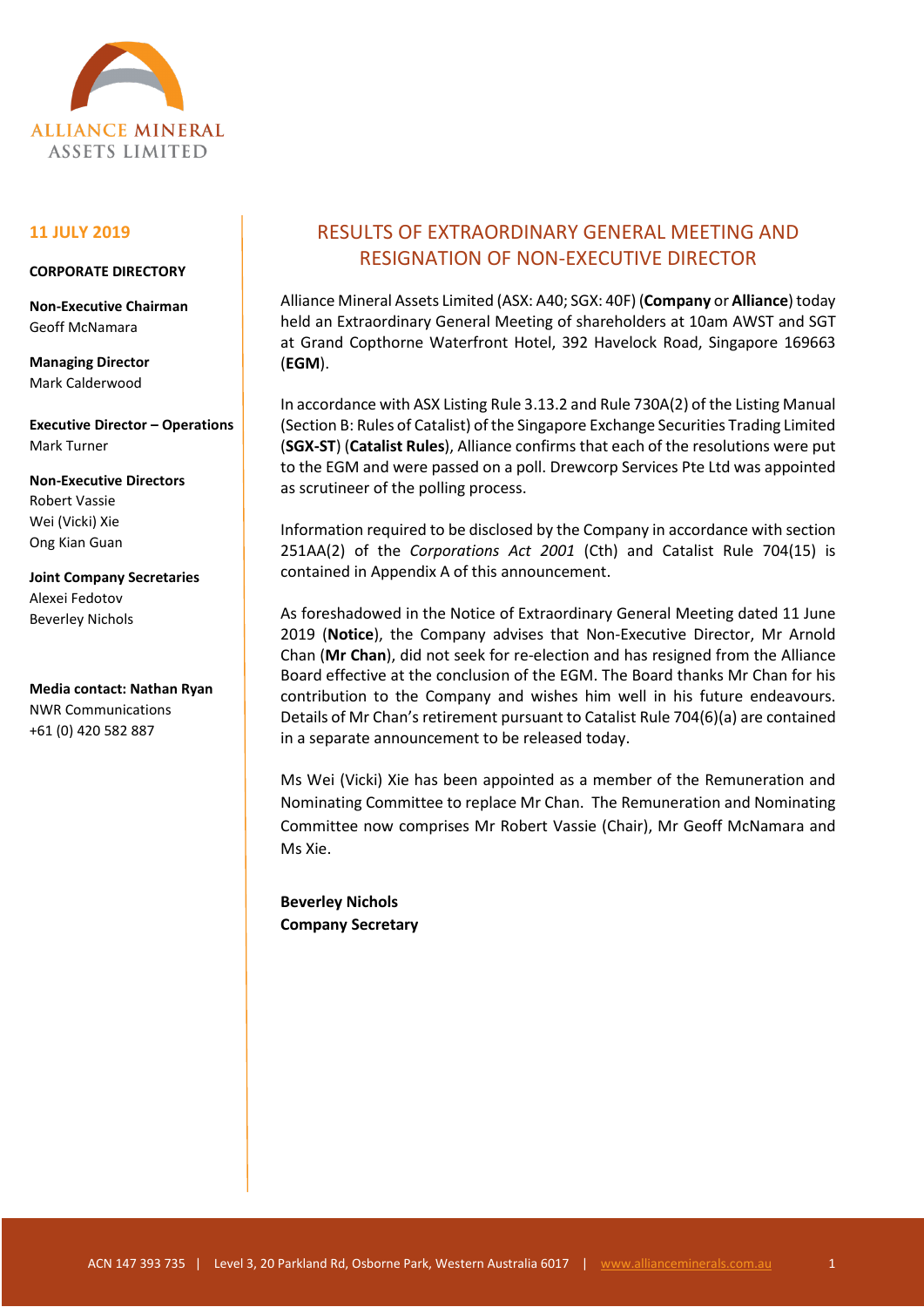

#### **APPENDIX A**

# **ALLIANCE MINERAL ASSETS LIMITED EXTRAORDINARY GENERAL MEETING Thursday, 11 July 2019 Voting Results**

The following information is provided in accordance with section 251AA(2) of the *Corporations Act 2001* (Cth).

| <b>Resolution Details</b>                            |             | Instructions given to validly appointed proxies |            |                   |                | Number of votes cast on the poll |             |                | <b>Resolution</b>  |
|------------------------------------------------------|-------------|-------------------------------------------------|------------|-------------------|----------------|----------------------------------|-------------|----------------|--------------------|
|                                                      |             | (as at proxy close)                             |            |                   |                | (where applicable)               |             |                | Result             |
| <b>Resolution Number and Details</b>                 | <b>Type</b> |                                                 |            | Proxy's           |                |                                  |             |                | Carried /          |
|                                                      |             | For                                             | Against    | <b>Discretion</b> | <b>Abstain</b> | For                              | Against     | <b>Abstain</b> | <b>Not Carried</b> |
| Re-election of Director - Geoffrey William           | Ordinary    | 429,446,485                                     | 60,070,614 | 48,833,611        | 1,005,056      | 495,079,434                      | 66,934,364  | 13,542,319     | Carried            |
| McNamara                                             |             |                                                 |            |                   |                |                                  |             |                |                    |
| Re-election of Director - Mark Barlow Turner         | Ordinary    | 429,020,954                                     | 60,786,145 | 48,833,611        | 715,056        | 453,547,442                      | 112,108,919 | 9,899,756      | Carried            |
| Re-election of Director - Robert Scott Vassie        | Ordinary    | 476,332,042                                     | 9,885,057  | 48,833,611        | 4,305,056      | 500,196,767                      | 56,337,831  | 19,021,519     | Carried            |
| Re-election of Director - Wei (Vicki) Xie            | Ordinary    | 479,764,342                                     | 9,724,157  | 48,853,411        | 1,013,856      | 496,555,017                      | 62,159,031  | 16,842,069     | Carried            |
| Re-election of Director - Joshua Ong Kian Guan<br>5. | Ordinary    | 427,238,212                                     | 62,451,937 | 48,883,411        | 782,206        | 493,471,011                      | 68,184,637  | 13,900,469     | Carried            |
| Re-election of Director - Mark Calderwood<br>6.      | Ordinary    | 426,338,803                                     | 57,887,793 | 48,787,411        | 1,091,759      | 497,032,952                      | 66,201,493  | 12,321,672     | Carried            |
| Approval of Equity Incentive Plan Rules              | Ordinary    | 390,309,055                                     | 67,142,848 | 48,811,307        | 33,092,556     | 405,075,676                      | 123,957,622 | 46,272,819     | Carried            |
| Proposed Issue of Performance Rights to<br>8.        | Ordinary    | 393,992,510                                     | 69,086,625 | 48,913,987        | 27,362,644     | 405,280,811                      | 127,306,899 | 42,718,407     | Carried            |
| Managing Director - Mark Calderwood                  |             |                                                 |            |                   |                |                                  |             |                |                    |
| 9.<br>Proposed Issue of Options and Performance      | Ordinary    | 391,090,726                                     | 68,814,985 | 48,787,411        | 30,662,644     | 402,405,751                      | 127,315,859 | 45,584,507     | Carried            |
| Rights to Executive Director - Mark Turner           |             |                                                 |            |                   |                |                                  |             |                |                    |
| 10. Approval of Leaving Entitlements                 | Ordinary    | 389,392,592                                     | 67,452,946 | 48,798,411        | 33,711,817     | 402,364,830                      | 137,191,220 | 36,000,067     | Carried            |
| 11. Change of Company Name                           | Special     | 425,624,383                                     | 64,455,097 | 48,787,411        | 488,875        | 491,978,182                      | 82,870,560  | 707,375        | Carried            |
| 12. Approval of Issue of Conditional Placement       | Ordinary    | 400,674,661                                     | 5,305,871  | 48,787,756        | 84,587,478     | 473,618,355                      | 5,845,871   | 96,091,891     | Carried            |
| <b>Shares</b>                                        |             |                                                 |            |                   |                |                                  |             |                |                    |
| 13. Ratification of Issue of Institutional Placement | Ordinary    | 291,098,860                                     | 55,332,010 | 48,809,411        | 144,115,485    | 366,690,522                      | 62,676,910  | 146,188,685    | Carried            |
| Shares                                               |             |                                                 |            |                   |                |                                  |             |                |                    |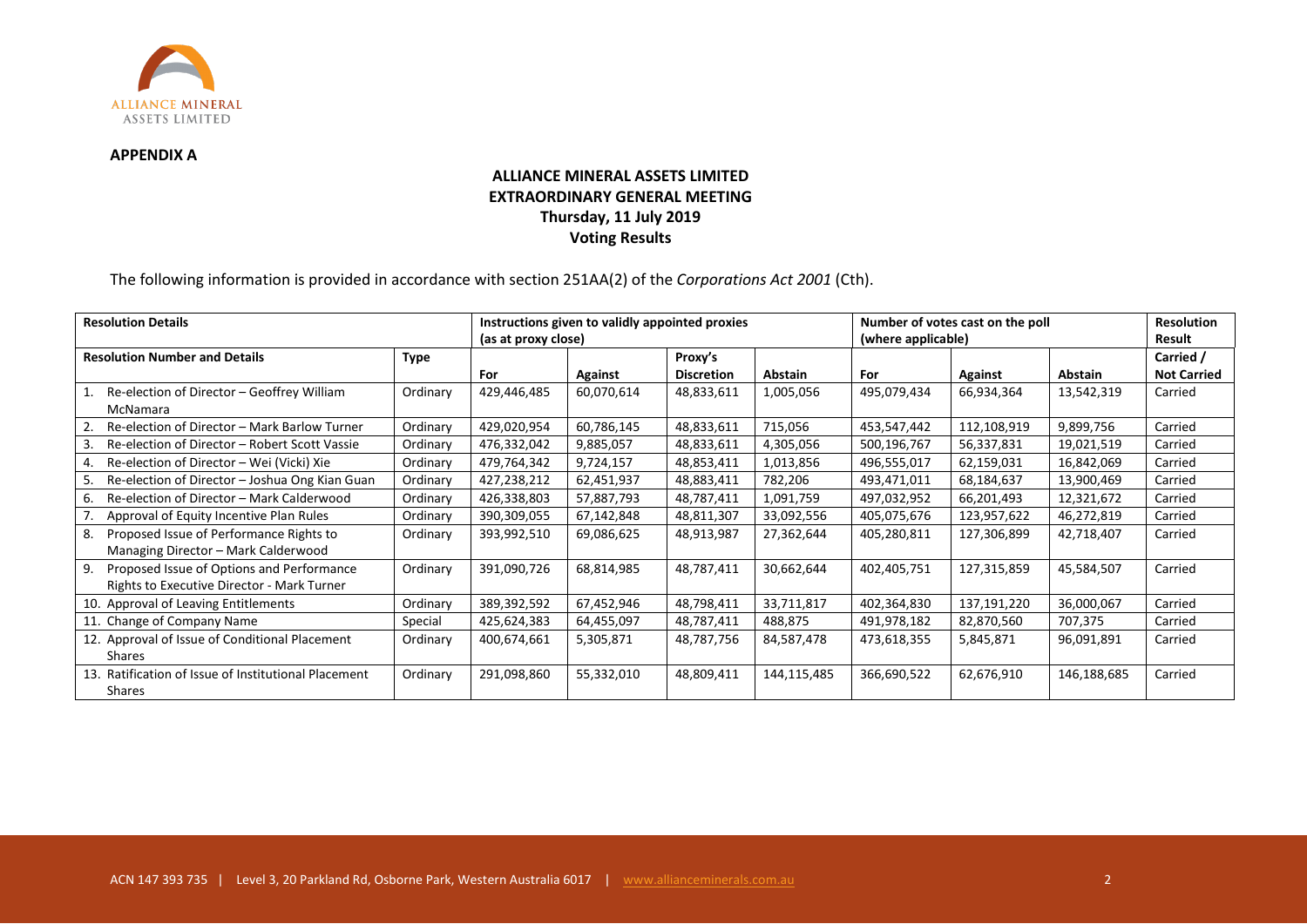

The following information is provided in accordance with Catalist Rule 704(15).

| <b>Resolution Details</b>                                                                     |             | <b>Total number</b><br>of shares                                         | For                        |                                                                                  | <b>Against</b>             |                                                                                  | <b>Resolution</b><br>Result     |
|-----------------------------------------------------------------------------------------------|-------------|--------------------------------------------------------------------------|----------------------------|----------------------------------------------------------------------------------|----------------------------|----------------------------------------------------------------------------------|---------------------------------|
| <b>Resolution number and details</b>                                                          | <b>Type</b> | represented<br>by votes for<br>and against<br>the relevant<br>resolution | Number of<br><b>Shares</b> | As a % of<br>total<br>number of<br>votes for<br>and against<br>the<br>resolution | Number of<br><b>Shares</b> | As a % of<br>total<br>number of<br>votes for<br>and against<br>the<br>resolution | Carried /<br><b>Not Carried</b> |
| Re-election of Director - Geoffrey William<br>  1.                                            | Ordinary    | 562,013,798                                                              | 495,079,434                | 88.09%                                                                           | 66,934,364                 | 11.91%                                                                           | Carried                         |
| McNamara<br>Re-election of Director - Mark Barlow Turner<br>2.                                | Ordinary    | 565,656,361                                                              | 453,547,442                | 80.18%                                                                           | 112,108,919                | 19.82%                                                                           | Carried                         |
| 3.<br>Re-election of Director - Robert Scott Vassie                                           | Ordinary    | 556,534,598                                                              | 500,196,767                | 89.88%                                                                           | 56,337,831                 | 10.12%                                                                           | Carried                         |
| Re-election of Director - Wei (Vicki) Xie<br>4.                                               | Ordinary    | 558,714,048                                                              | 496,555,017                | 88.87%                                                                           | 62,159,031                 | 11.13%                                                                           | Carried                         |
| Re-election of Director - Joshua Ong Kian Guan<br>5.                                          | Ordinary    | 561,655,648                                                              | 493,471,011                | 87.86%                                                                           | 68,184,637                 | 12.14%                                                                           | Carried                         |
| Re-election of Director - Mark Calderwood<br>6.                                               | Ordinary    | 563,234,445                                                              | 497,032,952                | 88.25%                                                                           | 66,201,493                 | 11.75%                                                                           | Carried                         |
| Approval of Equity Incentive Plan Rules<br>7.                                                 | Ordinary    | 529,033,298                                                              | 405,075,676                | 76.57%                                                                           | 123,957,622                | 23.43%                                                                           | Carried                         |
| Proposed Issue of Performance Rights to Managing<br>8.<br>Director - Mark Calderwood          | Ordinary    | 532,587,710                                                              | 405,280,811                | 76.10%                                                                           | 127,306,899                | 23.90%                                                                           | Carried                         |
| 9.<br>Proposed Issue of Options and Performance Rights<br>to Executive Director - Mark Turner | Ordinary    | 529,721,610                                                              | 402,405,751                | 75.97%                                                                           | 127,315,859                | 24.03%                                                                           | Carried                         |
| 10. Approval of Leaving Entitlements                                                          | Ordinary    | 539,556,050                                                              | 402,364,830                | 74.57%                                                                           | 137,191,220                | 25.43%                                                                           | Carried                         |
| 11. Change of Company Name                                                                    | Special     | 574,848,742                                                              | 491,978,182                | 85.58%                                                                           | 82,870,560                 | 14.42%                                                                           | Carried                         |
| 12. Approval of Issue of Conditional Placement Shares                                         | Ordinary    | 479,464,226                                                              | 473,618,355                | 98.78%                                                                           | 5,845,871                  | 1.22%                                                                            | Carried                         |
| 13. Ratification of Issue of Institutional Placement                                          | Ordinary    | 429,367,432                                                              | 366,690,522                | 85.40%                                                                           | 62,676,910                 | 14.60%                                                                           | Carried                         |
| <b>Shares</b>                                                                                 |             |                                                                          |                            |                                                                                  |                            |                                                                                  |                                 |

1. Mr Calderwood and his associates were required to abstain on Resolutions 7, 8, 9 and 10. He and his associates have a beneficial interest in 26,962,128 shares in the Company ("Shares").

- 2. Mr Vassie and his associates were required to abstain on Resolutions 7, 8, 9 and 10. Mr Vassie does not hold any Shares. His associates hold 1,100,000 Shares.
- 3. Mr Turner and his associates were required to abstain on Resolutions 7, 8, 9 and 10. Mr Turner does not hold any Shares. His associates hold 600,000 Shares.
- 4. Mr McNamara, Ms Xie, Mr Arnold Chan and Mr Ong (being the remaining Directors at the time of the EGM apart from Mr Calderwood, Mr Vassie and Mr Turner) and their associates were required to abstain on Resolutions 7, 8, 9 and 10. They and their associates do not hold any Shares.
- 5. Weier Antriebe und Energietechnik GmbH and its associates were required to abstain on Resolution 12. Weier Antriebe und Energietechnik GmbH holds 83,784,643 Shares. Its associates do not hold any Shares.